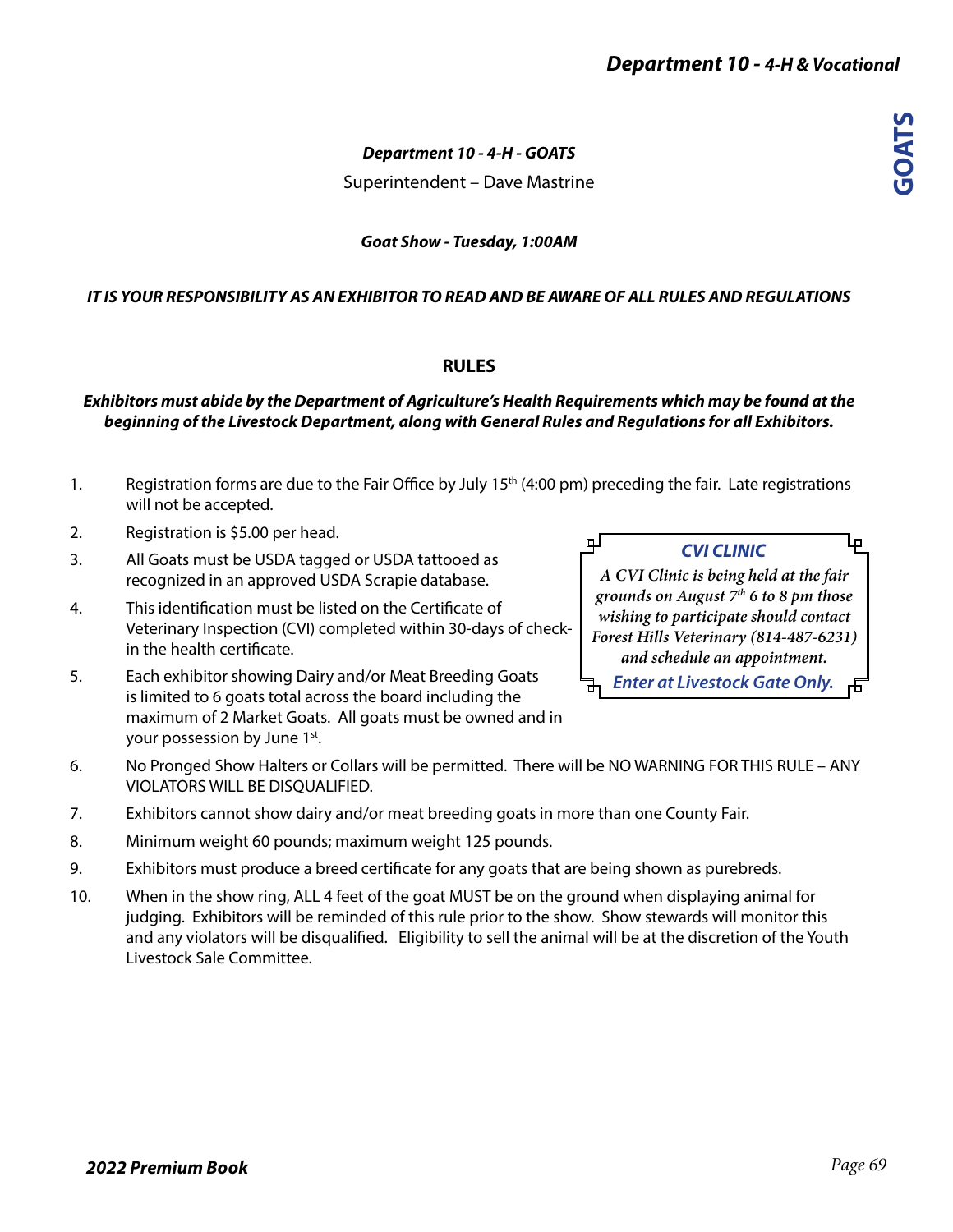# **DAIRY GOATS**

#### *PREMIUMS: 1st \$10.00 2nd \$8.00 3rd \$6.00 4th \$4.00 5th \$2.00*

#### Department 10 **- Section 61\*,**

#### **Class**

- 1. Kid Under 5 Months
- 2. Kid 5 Months, Under 1 Year
- 3. Champion Kid **ROSETTE**
- 4. Reserve Champion Kid **ROSETTE**

#### **JUNIOR DOE**

- 5. 1 Year Under 2, Not in Milk
- 6. Champion Junior Doe **ROSETTE**

#### **Section – 61A** *Pygmies*, Section – 61B *Other Dairy Breeds*,

- 7. Reserve Champion Junior Doe **ROSETTE SENIOR DOE**
- 8. 1 Year Under 2, In Milk
- 9. 2 Years Under 3
- 10. 3 Years & Over
- 11. Champion Senior Doe **ROSETTE**
- 12. Reserve Champion Senior Doe **ROSETTE**
- 13. Wethers, all Ages

# **MARKET GOATS**

#### Department 10 **- Section 601**

#### *PREMIUMS: 1st \$10.00 2nd \$8.00 3rd \$6.00 4th \$4.00 5th \$2.00*

#### **Rules**

- 1. Weight Classes will be determined Check-in Day.
- 2. Champions and reserve champions of weight classes will receive rosettes. Grand and Reserve Champions will receive banners.

# 

# **COUNTYBRED MARKET GOATS**

# Department 10 **- Section 602**

# *PREMIUMS: 1st \$10.00 2nd \$8.00 3rd \$6.00 4th \$4.00 5th \$2.00*

# **Rules**

- 1. If you wish to show in the County Bred market class, you are required to fill out the registration form in its entirety. A breeder signature is required either on the registration form or on a signed copy of a sales receipt. Sales receipt must describe the animal as a "Cambria County Bred Market Goat" and have a tag number as a reference. A "Cambria County Bred Market Goat" must meet all the County Bred requirements. The requirements are: the animal must be born from a female that is owned by a Cambria County resident that has taken the responsibility to breed the female and for that female to bear offspring while in their possession in Cambria County and that offspring be raised in Cambria County. Cambria County Breeder signature, address, phone number is required, e-mail is optional..
- 2. County Bred form must be turned with Entry Form.
- 3. COUNTY BRED SHOW the top 2 placed goats in the market classes will return for the county bred show. Grand champion and reserve champion in the market show are not eligible to enter.
- 4. Grand and Reserve Champions will receive banners.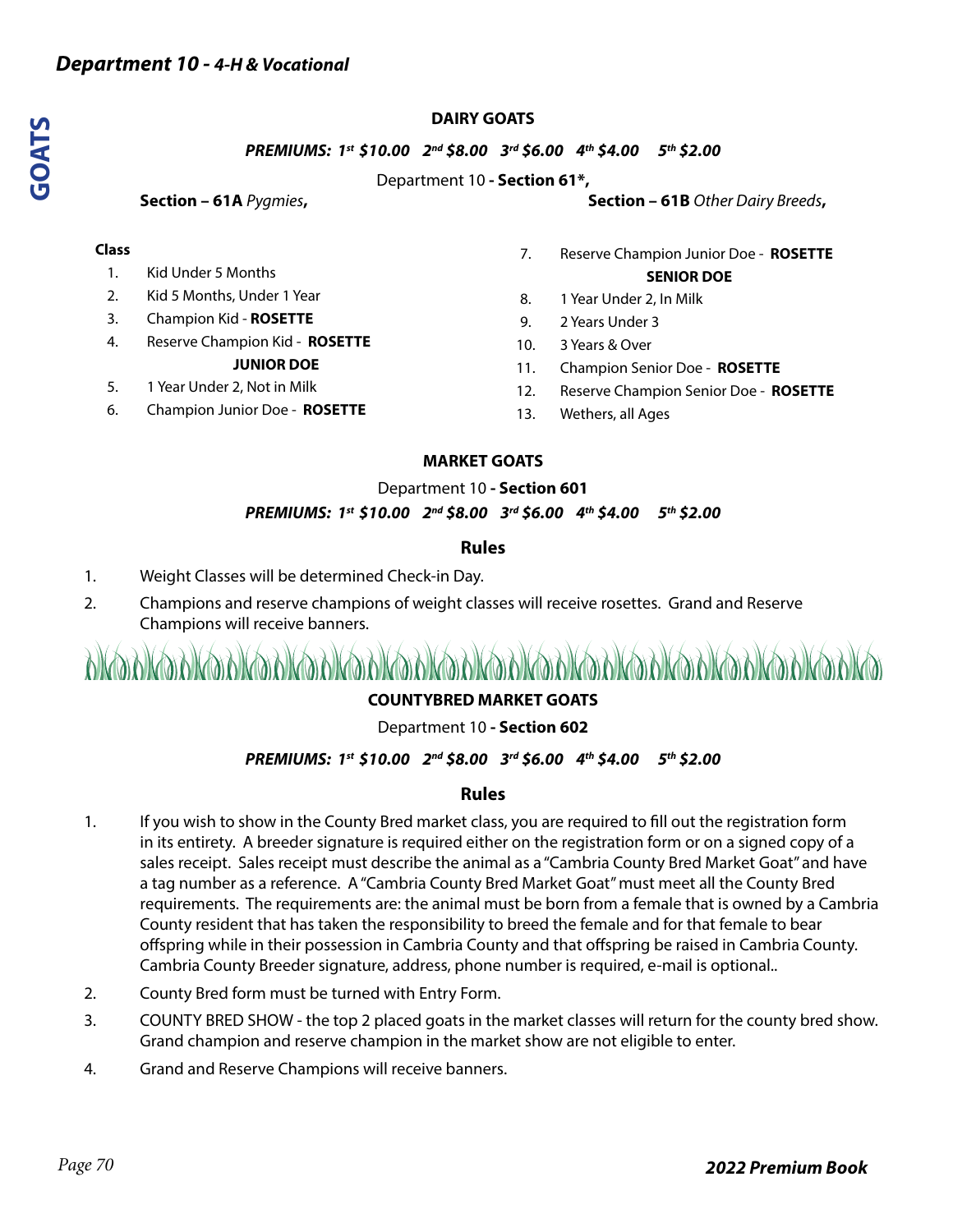# **GOATS**

# **MEAT BREEDING**

Department 10 - **Section 603:**

*PREMIUMS: 1st \$10.00 2nd \$8.00 3rd \$6.00 4th \$4.00 5th \$2.00* 

#### **Class**

- 39 Kid, Under 5 Months
- 40 Kid, 5 Months, Under 1 Year
- 41 Champion Doe Kid **ROSETTE**
- 42 Reserve Champion Doe Kid **ROSETTE**
	- **JUNIOR**
- 43 1 Year Under 2
- 44 Champion Junior Doe **ROSETTE**
- 45 Reserve Champion Junior Doe **ROSETTE**

#### **SENIOR**

- 46 2 Years Under 3 47 3 Years & Over
- 48 Champion Senior Doe **ROSETTE**
- 49 Reserve Champion Senior Doe **ROSETTE**
- 50 Best of Show Doe **BANNER**



# **SHOWMAN - RULES**

1. Exhibitors May Only Show in one Showmanship Class, Market/Meat **Or** Dairy NOT BOTH

# **MARKET / MEAT SHOWMAN**

# Department 10 **- Section 604:**

*PREMIUMS: 1st \$10.00 2nd \$8.00 3rd \$6.00 4th \$4.00 5th \$2.00* 

#### **Class Showman**

- 51 Market/Meat Showman, Age 15 & Over
- 52 Market/Meat Showman, Age 12-14
- 53 Market/Meat Showman, Age 8-11





# **DAIRY SHOWMAN**

#### Department 10 **- Section 605:**

*PREMIUMS: 1st \$10.00 2nd \$8.00 3rd \$6.00 4th \$4.00 5th \$2.00* 

#### **Class Showman**

- 55 Dairy Showman, Age 15 & Over
- 56 Dairy Showman, Age 12-14
- 57 Dairy Showman, Age 8-11

58 Dairy Goat Showman - **BANNER**